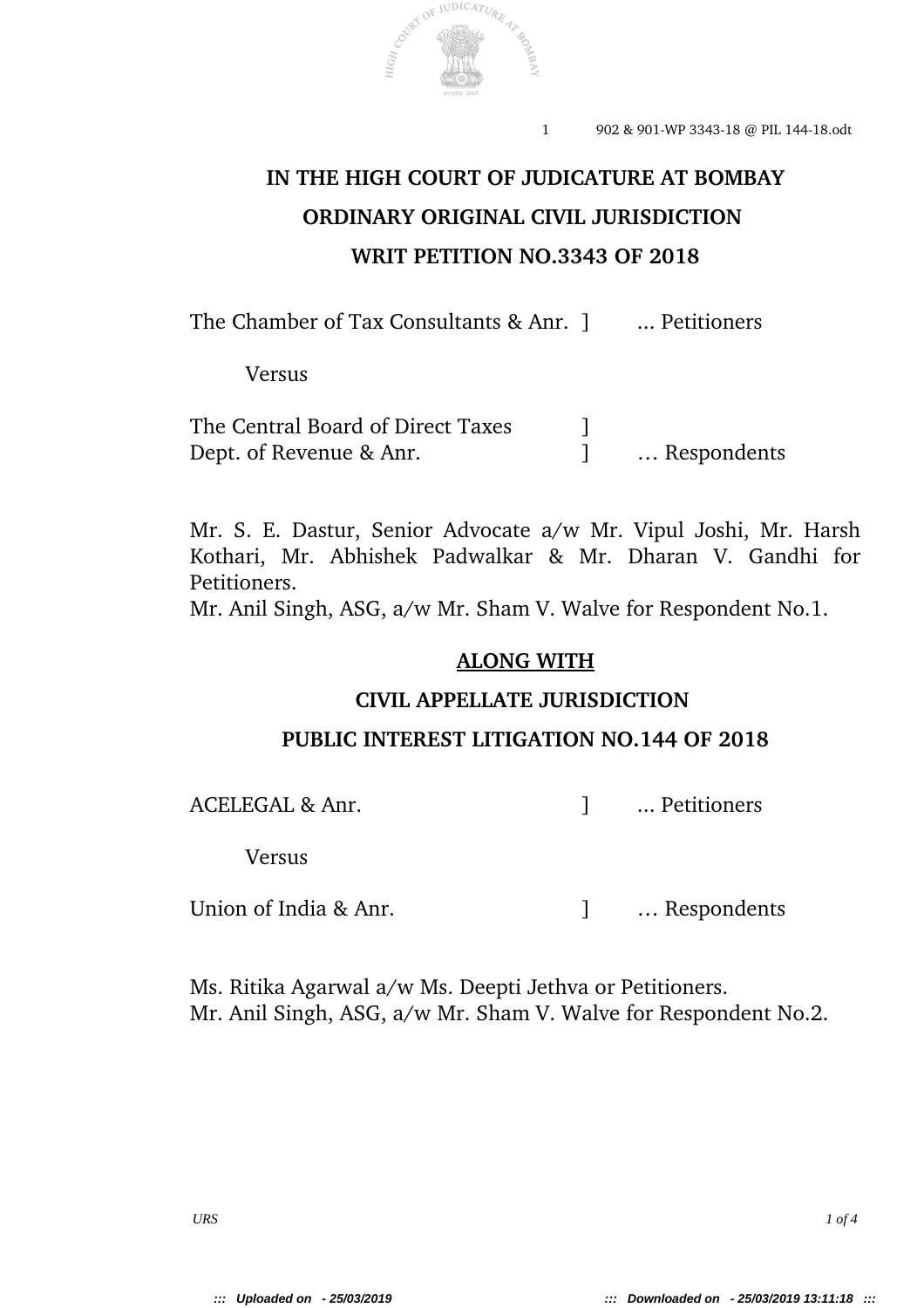

# **CORAM : AKIL KURESHI & SARANG V. KOTWAL, JJ. DATE : 22 MARCH, 2019**

#### **P. C.** :

1. These Petitions involve similar issues. The Petitioners have challenged certain portion of the central action plan formulated by the Central Board of Direct Taxes ('CBDT', for short). This document contains Chapter 3 pertaining to litigation management. This Chapter provides the target for Appeals to be disposed by the Appellate Commissioner in expeditious manner. The clauses contained in this Chapter lay down targets and norms to be achieved within certain time.

2. The challenge of the Petitioners is in two parts. In the first part, the Petitioners have challenged the directions issued by the CBDT for disposal of certain number of Appeals of specified categories within specified time. According to the Petitioners, these time limits are artificially applied, are contrary to the statutory provisions and also have the effect of making hurried orders by the Appellate Commissioner.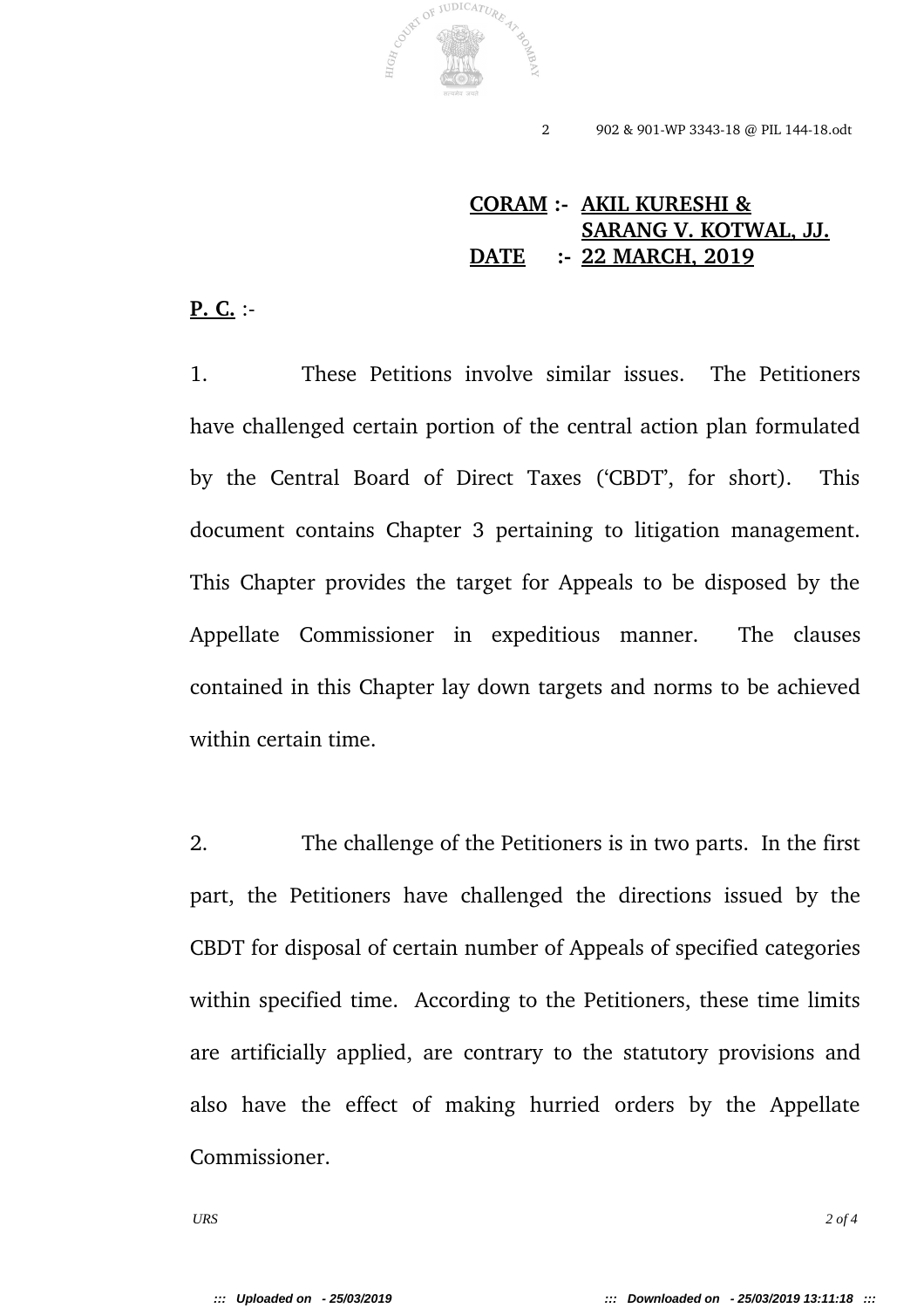

3. The Petitioners' second part of the challenge is to the

following portion of the said Chapter :

## "*Incentive for quality orders :*

- *(i) With a view to encourage quality work by CITs (A),additional credit of 2 units shall be allowed for each quality appellate order passed. The CIT (A) may claim such credit by reporting such orders in their monthly DO letter to the CCIT concerned. Quality cases would include cases where*
- *(a) enhancement has been made,*
- *(b) order has been strengthened, in the opinion of the CCID, and*
- *(c) penalty u/s 271(1) has been levied by the CIT (A).*"

4. With respect to the first part, we are *primafacie* of the opinion that the target set by the CBDT for disposal of the Appeals within the time-frame provided, are directory and not mandatory. *Prima-facie*, we also feel that it may not be impermissible for the CBDT to prioritize the disposal of the Appeals and to set the goals for disposal of certain number of such Appeals by the Appellate Commissioner.

5. With respect to the Petitioners' second part of the challenge, we are of the opinion that the CBDT should reconsider the same. From the action plan, it is not clear as to the utility of the